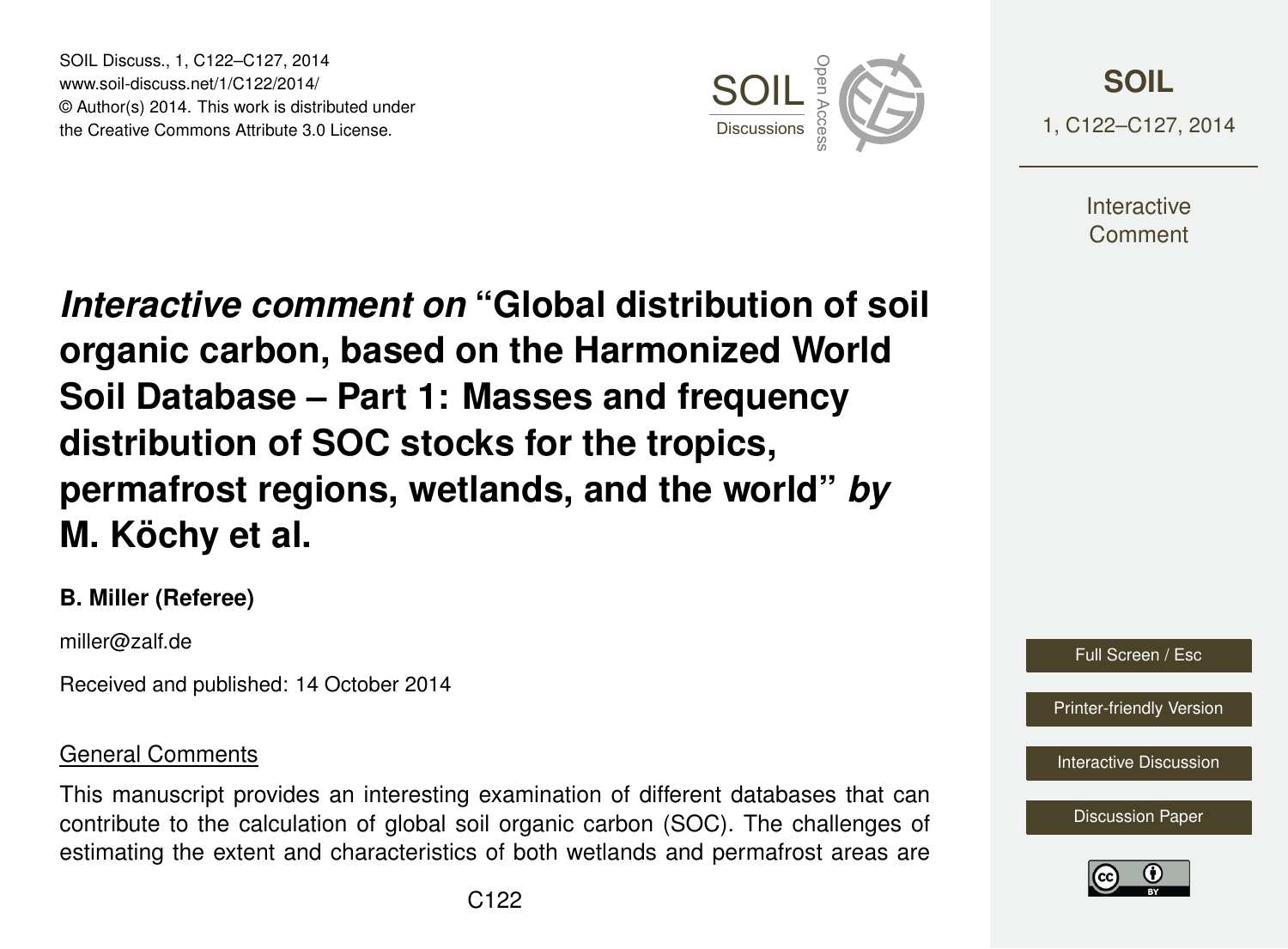known, but the comparison of databases that attempt to address these issues nicely illustrates the current situation. The authors give particular emphasis to the issue of bulk density (BD), which is a problem that deserves greater attention.

Although much of the manuscript's content has merit, the effective communication is hindered by the text's organization. A major factor for obscuring the message is the appearance of five different points within the writing: 1) effect on SOC stock estimates from 'correcting' HWSD values for BD, 2) comparison of different databases' estimation of soil depths, 3) comparison of different databases' estimation of permafrost and wetland extents, 4) comparison of different databases' classification of wetland types, and 5) summing of global SOC stocks by latitude and wetland type. Clearly these points are related, but addressing them all in a coherent and focused matter will require careful crafting.

## Specific Comments

1. An apparent contradiction for the writing organization is the classification of this paper as a "review," but the text contains a methods section that does not describe the process for reviewing. Instead, this section describes a method for adjusting the BD in the HWSD. One possible solution for addressing this and my general concern about the paper's organization would be to use an outline similar to the following:

*I. Intro – setup of the problem, definition of key terms, and a clear statement of purpose*

- *II. Comparison of different databases' estimation of BD*
	- *A. add modified HWSD as an additional item of comparison*
- *III. Comparison of different databases' estimation of soil depth*
- *IV. Comparison of different databases' estimation of permafrost and wetland extents*
	- *A. sub-discussion on the different wetland classifications used and impact on re-*

1, C122–C127, 2014

**Interactive** Comment

Full Screen / Esc

[Printer-friendly Version](http://www.soil-discuss.net/1/C122/2014/soild-1-C122-2014-print.pdf)

[Interactive Discussion](http://www.soil-discuss.net/1/327/2014/soild-1-327-2014-discussion.html)

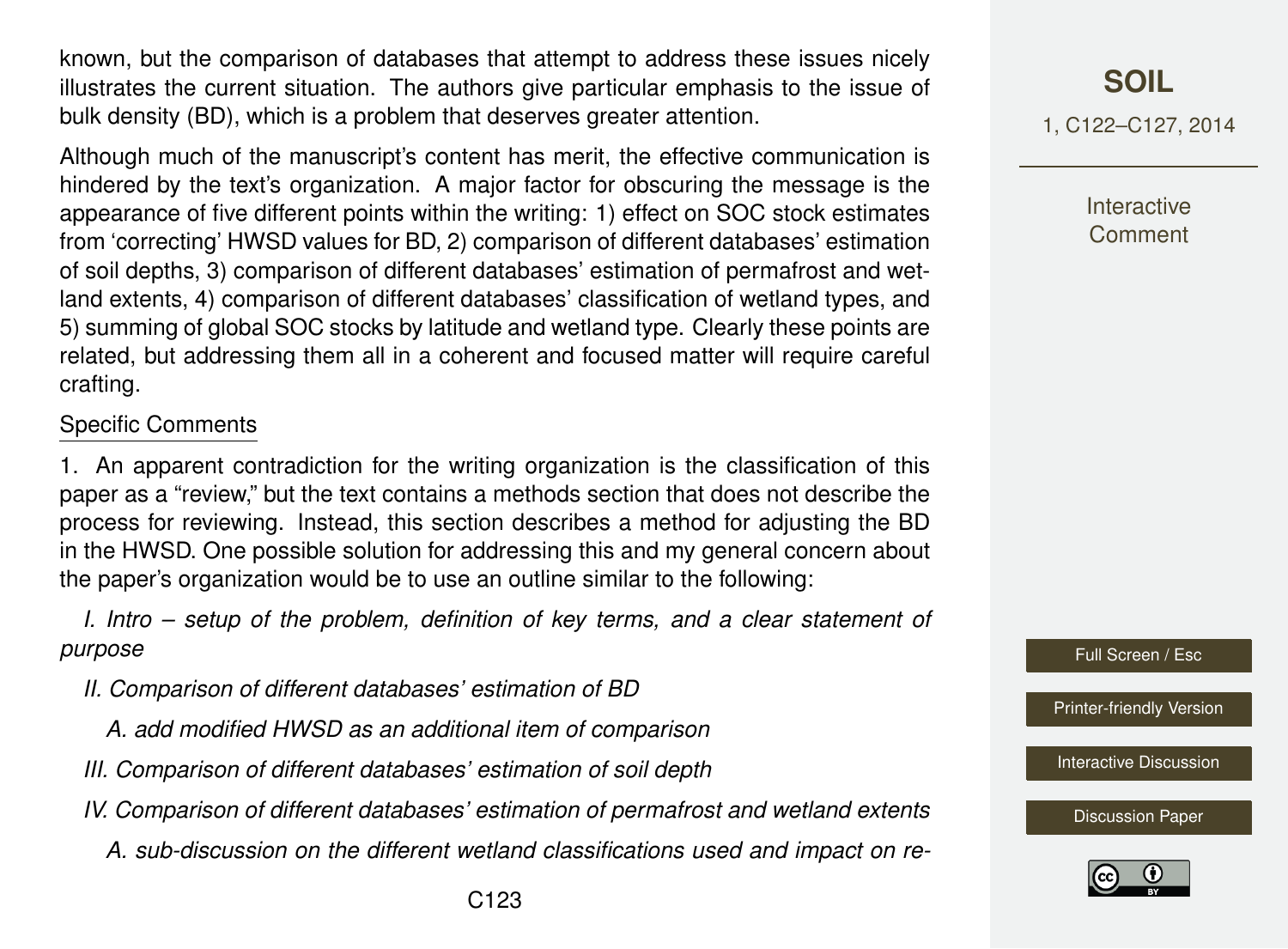*sults*

*V. Summarize/compile SOC mass (summed stocks) following predefined lines of data sources by wetland category and spatially on a map. Then compare the final results of these different calculation pathways.*

2. Terms and abbreviations need to be used consistently, e.g. 0.5 arc minute v. 0.5', harmonization v. harmonisation (both acceptable spellings, choose one), SOC stocks v. organic C stocks v. organic carbon stocks.

3. P 326, L 3-6 – This needs elaborated on. Specifically, what constitutes 'relevant'?

4. P 332, L 8 – Is it really fair to say that the SOC stock is not underestimated with a reference soil depth of 100 cm? There are several studies showing notable amounts of SOC below 1 m (e.g. Richter and Markewitz, 1995, among others). Both in this manuscript and the published literature the qualifier of "SOC stock in the upper 1 m" is often used, which is an important distinction for what is actually being estimated.

Also, later in the manuscript estimations of SOC for depths below 1 m are discussed. The subsequent breakdown of soil depths by soil type is interesting, but I suspect there is a disconnect between the definitions of sampling depth, soil depth, and the depth at which organic carbon can be found. Consideration of these issues should be part of this discussion.

5. P 332, L 19-22 – These sentences appear contradictory. If WISE and HWSD give the same soil depth for 80% of the area and WISE gives less soil depth for the remaining 19%, how does it work out that in total WISE gives greater depth?

6. P 333, L 4-6 – Provide the original HWSD 1.1 Pg C calculation as a baseline.

7. P 333, L 16 – Should "mean" be inserted before "BD"?

8. P 333, L 24-27 – The difference between 2476 Pg and 1062 Pg (1414 Pg or more than 50%) does not sound "small," but the intended comparison is probably with the **[SOIL](http://www.soil-discuss.net)**

1, C122–C127, 2014

**Interactive** Comment

Full Screen / Esc

[Printer-friendly Version](http://www.soil-discuss.net/1/C122/2014/soild-1-C122-2014-print.pdf)

**[Interactive Discussion](http://www.soil-discuss.net/1/327/2014/soild-1-327-2014-discussion.html)** 

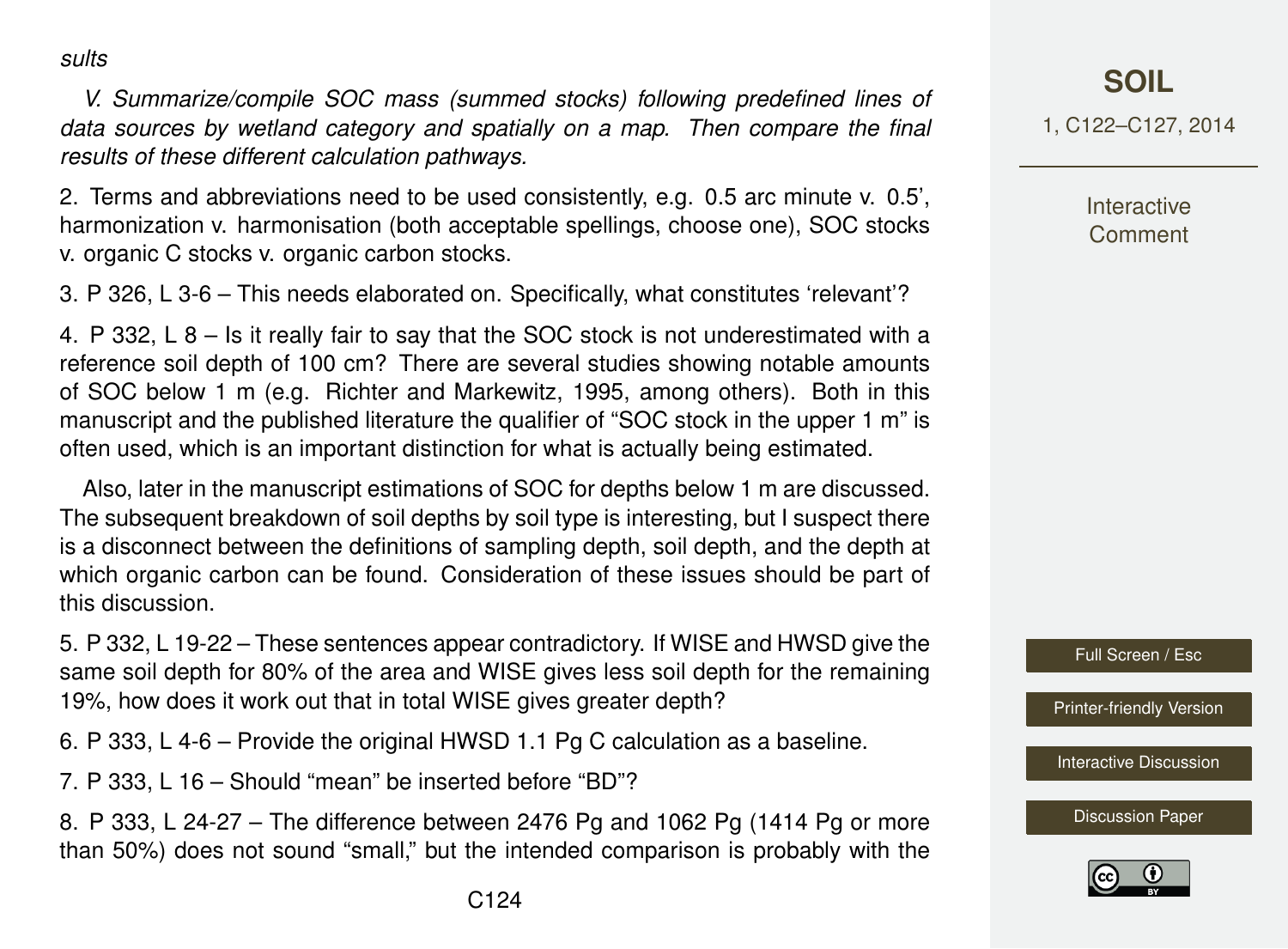1061 Pg of the modified HWSD 1.1 calculation. Please clarify.

9. The comparisons of numbers are often difficult to follow. Better organization could help this, but the text at times needs to be more clear about to which number a new calculation is being compared. Tables may be helpful for this.

10. P 336, L 18-20 describes the importance of the spatial mapping's quality for frozen high-latitude soils, but only the attribute accuracy is identified as important for the global carbon mass. The area of an applied attribute is a major multiplier in any calculation of total mass. Some balance is needed to communicate that both spatial and attribute accuracy is important, but different aspects are more of a problem for the current mapping of SOC in certain land use types.

11. P 337, L 1-2 – It appears that the CAMP map is not identifying a separate region, but a unique delineation encompassing many of the same areas as the others. If that is the case, then "a third permafrost region" should be changed to "a third permafrost extent."

12. P 339, L 19 – Is this calculation really based on an "intersection" of the two databases or the 'union' of the two? An intersection would be a conservative estimate, but a union seems likely to be closer to reality.

13. P 341, L 5 – It would be interesting to have the Pg SOC estimation based on the 3.3  $Mm^2$  area for comparison with the Pg SOC based on the 10  $Mm^2$  area.

14. P 341, L 20-22 – Which source are these numbers from?

15. P 342, L 13 – Is this total C or organic C?

16. P 344, L 11-14 – There are many possible references that explore this point specifically; a few of the more recent ones should be cited here.

17. P 345, L 10-12 – This statement is not really true for this manuscript, especially considering the focus was on wetland and permafrost areas. The data was broken 1, C122–C127, 2014

Interactive Comment

Full Screen / Esc

[Printer-friendly Version](http://www.soil-discuss.net/1/C122/2014/soild-1-C122-2014-print.pdf)

**[Interactive Discussion](http://www.soil-discuss.net/1/327/2014/soild-1-327-2014-discussion.html)** 

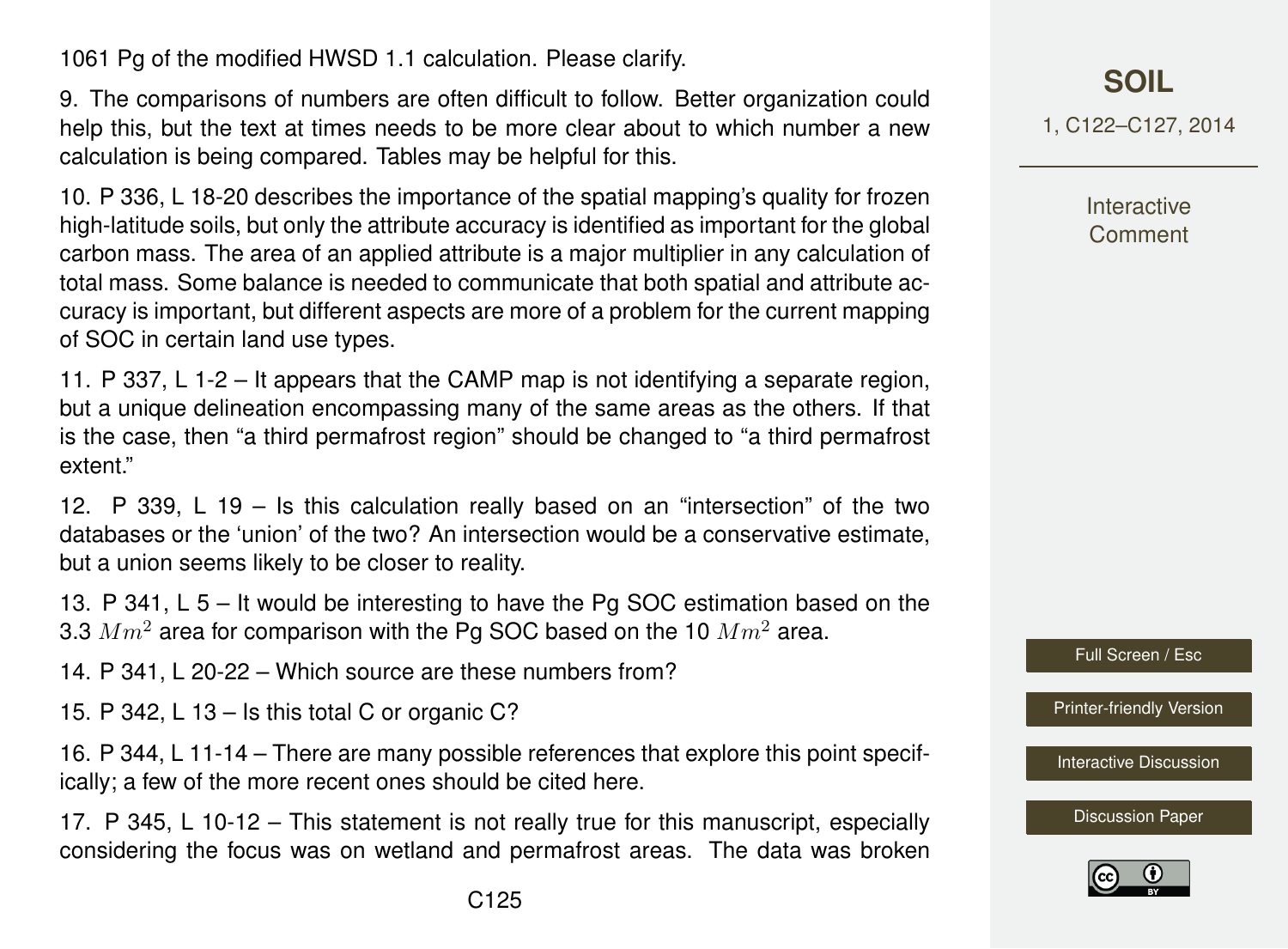down by wetland type and by latitude ranges, but not by land-use/land-cover classes in general.

18. P 345, L 20-27 – These last sentences seem to extend beyond the scope of this manuscript.

Technical Corrections

- P 329, L 14 delete "underlying"
- P 330, L 4 insert commas around "in an international context"
- P 330, L 4 replace "which" with "where"
- P 333, L 5 insert "is used" after "SOC mass"
- P 333, L 12 replace "to the BD of" with "of BD for"
- P 334, L 25 replace "1-2 m" with "0-2 m"
- P 335, L 24 add ", respectively" at end of sentence

P 335, L 25 - soil C stocks are different from SOC stocks, but this sentence appears to be a generalization related to the preceding text's discussion on SOC stocks. Please correct for consistency and clarity.

- P 336, L 3 insert ", respectively," after "22%"
- P 336, L 22 insert "a" before "13.1  $Mm^2$  soil area"
- P 336, L 25 insert a comma before "which" OR replace "which" with "that"
- P 336, L 25 insert "the" before "snow-adjusted"

P 336, L 27-28 - replace "(19.5  $Mm^2$  pixel area (Fig. 2)" with "(19.5  $Mm^2$  pixel area, Fig. 2)"

P 337, L 3 - replace "which comprises 12 categories" with "which is comprised of 12

1, C122–C127, 2014

**Interactive** Comment

Full Screen / Esc

[Printer-friendly Version](http://www.soil-discuss.net/1/C122/2014/soild-1-C122-2014-print.pdf)

[Interactive Discussion](http://www.soil-discuss.net/1/327/2014/soild-1-327-2014-discussion.html)